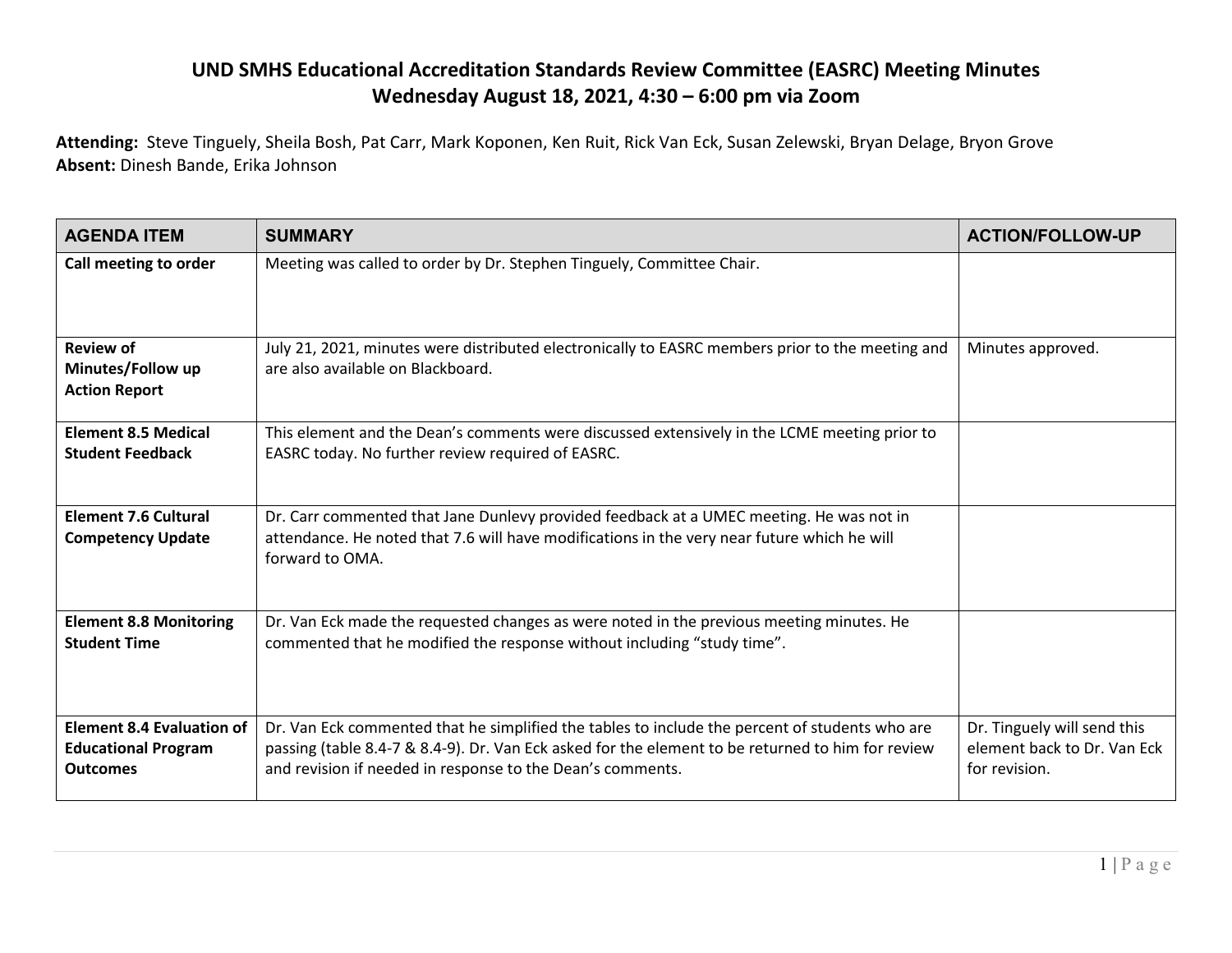| <b>Element 8.3 Curricular</b><br>Design, Review,<br><b>Revision/Content</b><br><b>Monitoring</b> | Dr. Van Eck revised this element following the Dean's initial review and comments. Dr. Tinguely<br>noted that it hasn't been sent back to the dean following this last revision. This will occur after all<br>elements have been sent to the consultants.                                                                                                                                                                                                                                                                                                                                                                                                                                                                                                                                                                                                                                                                                                                                                                                                 |                                                                          |
|--------------------------------------------------------------------------------------------------|-----------------------------------------------------------------------------------------------------------------------------------------------------------------------------------------------------------------------------------------------------------------------------------------------------------------------------------------------------------------------------------------------------------------------------------------------------------------------------------------------------------------------------------------------------------------------------------------------------------------------------------------------------------------------------------------------------------------------------------------------------------------------------------------------------------------------------------------------------------------------------------------------------------------------------------------------------------------------------------------------------------------------------------------------------------|--------------------------------------------------------------------------|
| <b>Element 8.7</b><br><b>Comparability of</b><br><b>Education/Assessment</b>                     | Reviewed the Dean's comments on this element. In table 8.7-1. Dr. Zelewski commented that It's<br>again noted that MILE and ROME aren't parallel curricula. Dr. Zelewski suggested that we may<br>want to eliminate MILE and ROME from the table as these aren't courses or clerkships, and the<br>table specifically asks for us to Provide the requested information for each course or clerkship<br>offered at more than one instructional site, including regional campuses. Dr. Van Eck suggested<br>adding a footnote that these are longitudinal.<br>In section c. Dr. Wynne asked if there is evidence to show that things are better in the area of<br>preceptor assessments. The question asks us to Provide examples of the mechanisms employed<br>and the groups/individuals involved in addressing inconsistencies across instructional sites in such<br>areas as student satisfaction and student grades. Dr. Zelewski agreed that it would be appropriate<br>to add an example. The element will be returned to Dr. Zelewski for revision. | Dr. Tinguely will return the<br>element to Dr. Zelewski for<br>revision. |
| 6.0 Table                                                                                        | Dr. Wynne reviewed this element and commented on our supporting document 6-00 curriculum<br>schematic, and whether it should be in the element or in the appendix. In response to the<br>comment, Dr. TInguely emailed the LCME. He was informed that it is acceptable to add the<br>document to the appendix.<br>Dr. Tinguely noted that the 2021-22 DCI includes an additional sentence to asking us to include<br>what we did in Phase 1 during COVID. Dr. Tinguely emailed Dr. Carr for his assistance in writing<br>this response.                                                                                                                                                                                                                                                                                                                                                                                                                                                                                                                   |                                                                          |
| 8.0 Table                                                                                        | Dr. Tinguely pointed out that student satisfaction with the quality of the medical education<br>program has dropped again since 2019. He commented that this may be due to the seniors not<br>having the Step 1 prep. Dr. Zelewski commented that the data from AI's was not on the table. She<br>suggested that we include this information which she will email to Dr. Tinguely.                                                                                                                                                                                                                                                                                                                                                                                                                                                                                                                                                                                                                                                                        |                                                                          |
| <b>Program Evaluation</b><br><b>Worksheet Update</b>                                             | This topic was deferred as there has not been any discussion among faculty at this point.                                                                                                                                                                                                                                                                                                                                                                                                                                                                                                                                                                                                                                                                                                                                                                                                                                                                                                                                                                 |                                                                          |